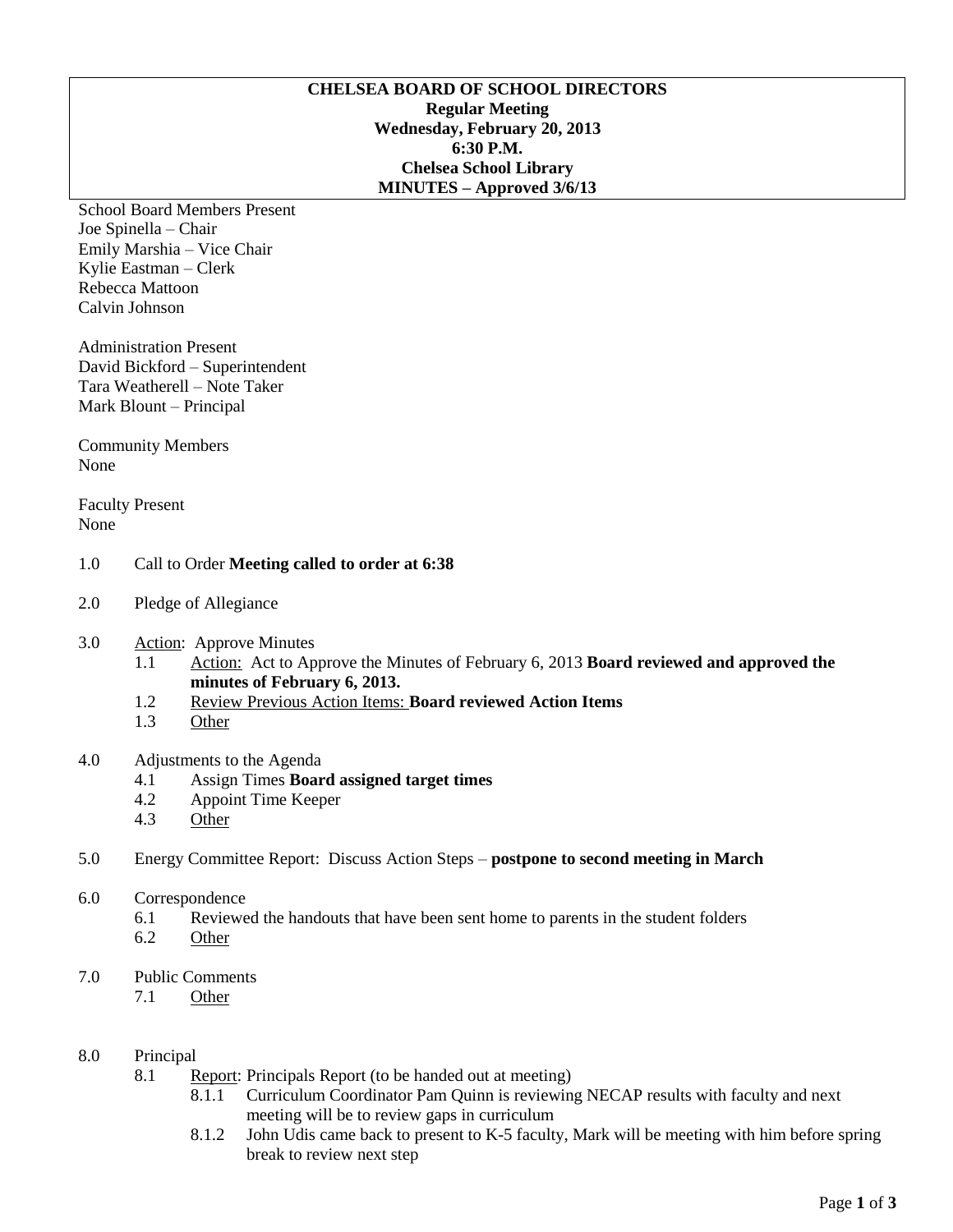- 8.1.3 Core Math Curriculum Work for K-5 Representatives are Tracy, Tara and Janet will be attending these sessions
- 8.1.4 Geof Hewitt, VT Children's Author will be visiting K-5 students April  $9<sup>th</sup>$
- 8.1.5 Diversity Day was held and the K-12 interaction was great, very organized and the guests were great
- 8.1.6 Winter Carnival will be held March  $8<sup>th</sup>$
- 8.1.7 Smart Balance Pilot program will take place after winter break
- 8.1.8 ID Badges are now being worn by a faculty and staff
- 8.1.9 Emergency Response plans have been issued to staff, first responders and OWSU office and will be practicing these throughout the year
- 8.1.10 Interviewing for Grades 1-2 Long Term Substitute, working on background checks and references now and have 2 strong candidates
- 8.1.11 Evaluations of Core Support Staff are underway
- 8.1.12 Points of Pride publication has been issued
- 8.1.13 Had lunch with the Senior Citizens and it was great, shared Points of Pride publication with them
- 8.1.14 Marty and Dee are working on the Annual Presentation for Town Meeting
- 8.1.15 Winter Sports Awards Night is Wednesday, March  $13<sup>th</sup>$  at 6:00 pm
- 8.1.16 Been working with Taylor Brinkman with regard to doing a Red Cross Blood Drive, Taylor has presented a written proposal to Mark to review as requested. Currently working to get this scheduled in March.
- 8.2 Other:
- 9.0 Superintendent
	- 9.1 Report: Special Education/Intervention Progress Balance (exhibit 1)
		- 9.1.1 Reviewed the Special Education/RTI Building Supports Matrix, time studies are conducted twice a year and each Paraprofessional records what they do in 10 minutes intervals all day and it is matched up to the students; 21 students here are Chelsea were seen and there were 62 total contacts, 19 of those students have IEPs, 1 with a 504 and 1 with Act 230/EST. The OWSU will use these numbers to determine what changes can be made to the program
	- 9.2 Report: Legislative Update
		- 9.2.1 Updates were received by the Board; Bill passed this week to ban cell phones from schools other than if they are being used at certain times of day or with instruction
		- 9.2.2 Reviewing Small School Grants, will be phased out of the next couple of years most likely during the 2014-2015 school year
		- 9.2.3 Bill by Senator McCormick about financing private schools
		- 9.2.4 Looking into changing the Education Funding Formula
		- 9.2.5 Discussed current information with regard to the status of the idea of school consolidation in VT.
		- 9.2.6 Board Chairs, Principals and Head of Building & Grounds are invited to Randolph on March 26 to review how they have improved the Building & Operations
	- 9.3 Report: Facilities visit OSSU March 26, 2013 5:30 PM Randolph
	- 9.4 Other:

# 10.0 OWSU

- 10.1 Report: Update on Negotiations
	- 10.1.1 Question was asked if the Health Insurance could be put out to bid. Donna looked at MVP & CIGNA; MVP did not have any comparable plans in VT and CIGNA did not have anything either.
	- 10.1.2 Discussed the time study
	- 10.1.3 Discussed the websites and getting links to the different schools and that the photos of the teams needs to be updated
	- 10.1.4 Discussed preliminary bi-laws for the full board
	- 10.1.5 Discussed compensation for the office staff employees which will be discussed during the full board
	- 10.1.6 Passed out the Homestead Tax Rate Derivation Sheet and reviewed how the formula works